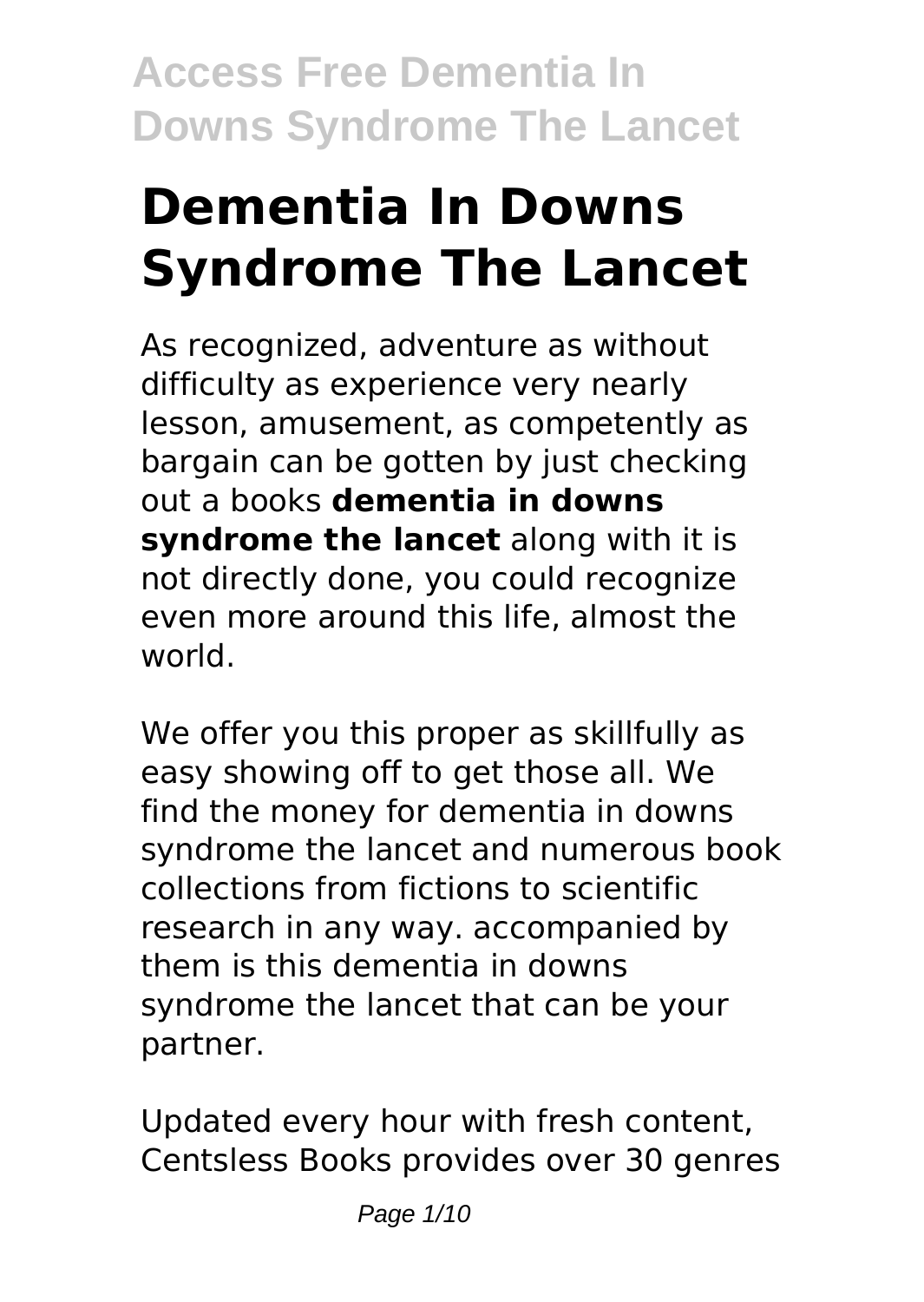of free Kindle books to choose from, and the website couldn't be easier to use.

### **Dementia In Downs Syndrome The**

Estimates suggest that 50 percent or more of people with Down syndrome will develop dementia due to Alzheimer's disease as they age. People with Down syndrome begin to show symptoms of Alzheimer's disease in their 50s or 60s. This type of Alzheimer's is not passed down from a parent to a child. Down Syndrome and Alzheimer's Research

### **Alzheimer's Disease in People with Down Syndrome ...**

As with all adults, advancing age also increases the chances a person with Down syndrome will develop Alzheimer's disease. According to the National Down Syndrome Society, about 30% of people with Down syndrome who are in their 50s have Alzheimer's dementia. About 50% of people with Down syndrome in their 60s have Alzheimer's dementia.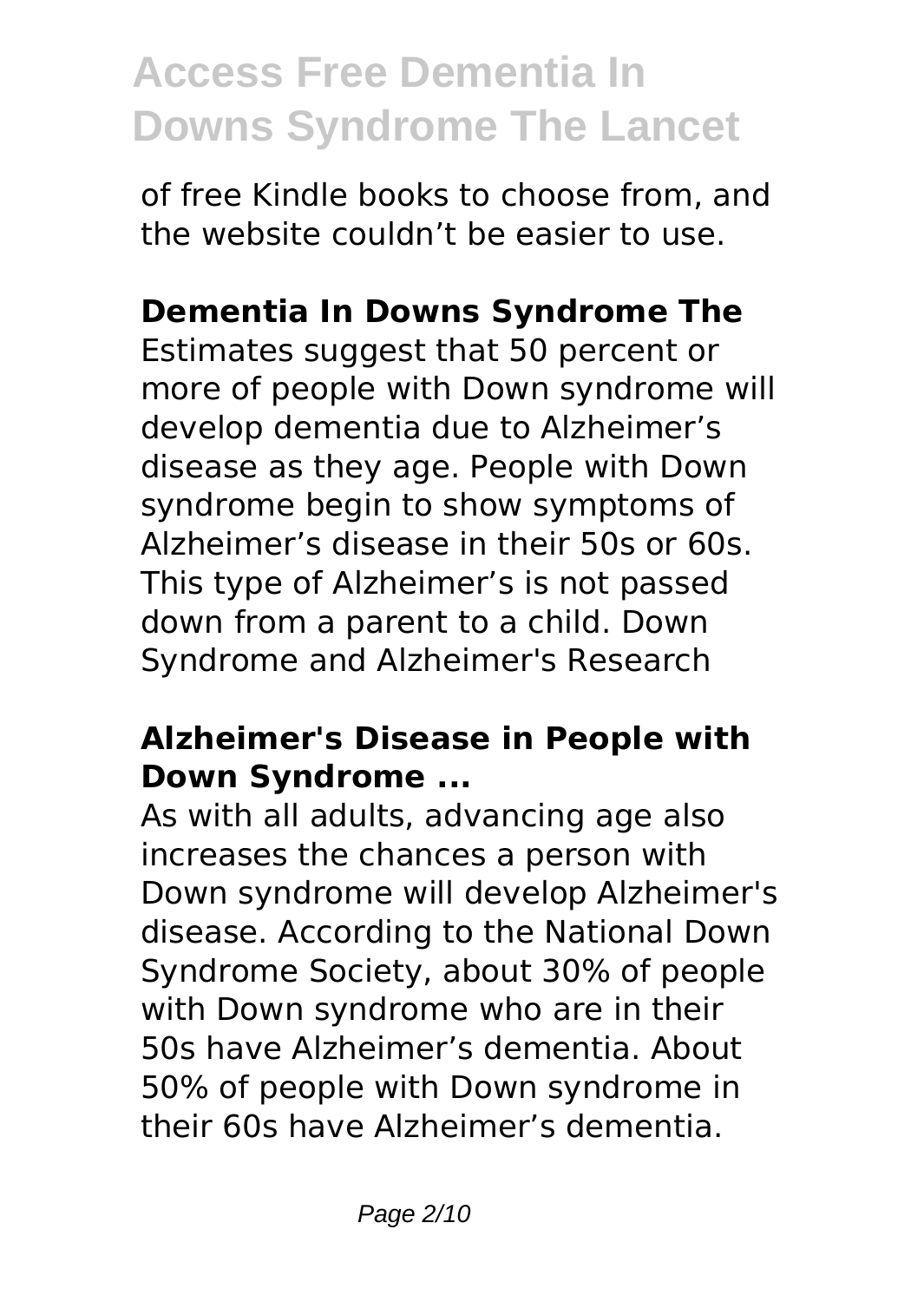#### **Down Syndrome and Alzheimer's | Symptoms & Treatments ...**

Down Syndrome Dementia. "Individuals with Down syndrome (DS), or trisomy 21, [may] develop a clinical syndrome of Dementia with clinical and neuropathologic characteristics almost identical to those of AD [Alzheimer's Disease] as described in individuals without DS. DS was recognized as a unique form of developmental disability in 1866, and few years after, in 1876, early aging was already recognized.

### **Down Syndrome Dementia | Dementia Society of America**

Many, but not all, people with Down syndrome develop Alzheimer's disease when they get older. Alzheimer's is an irreversible, progressive brain disorder that slowly destroys memory and thinking skills and, eventually, the ability to carry out simple tasks. Alzheimer's disease is the most common cause of dementia among older adults.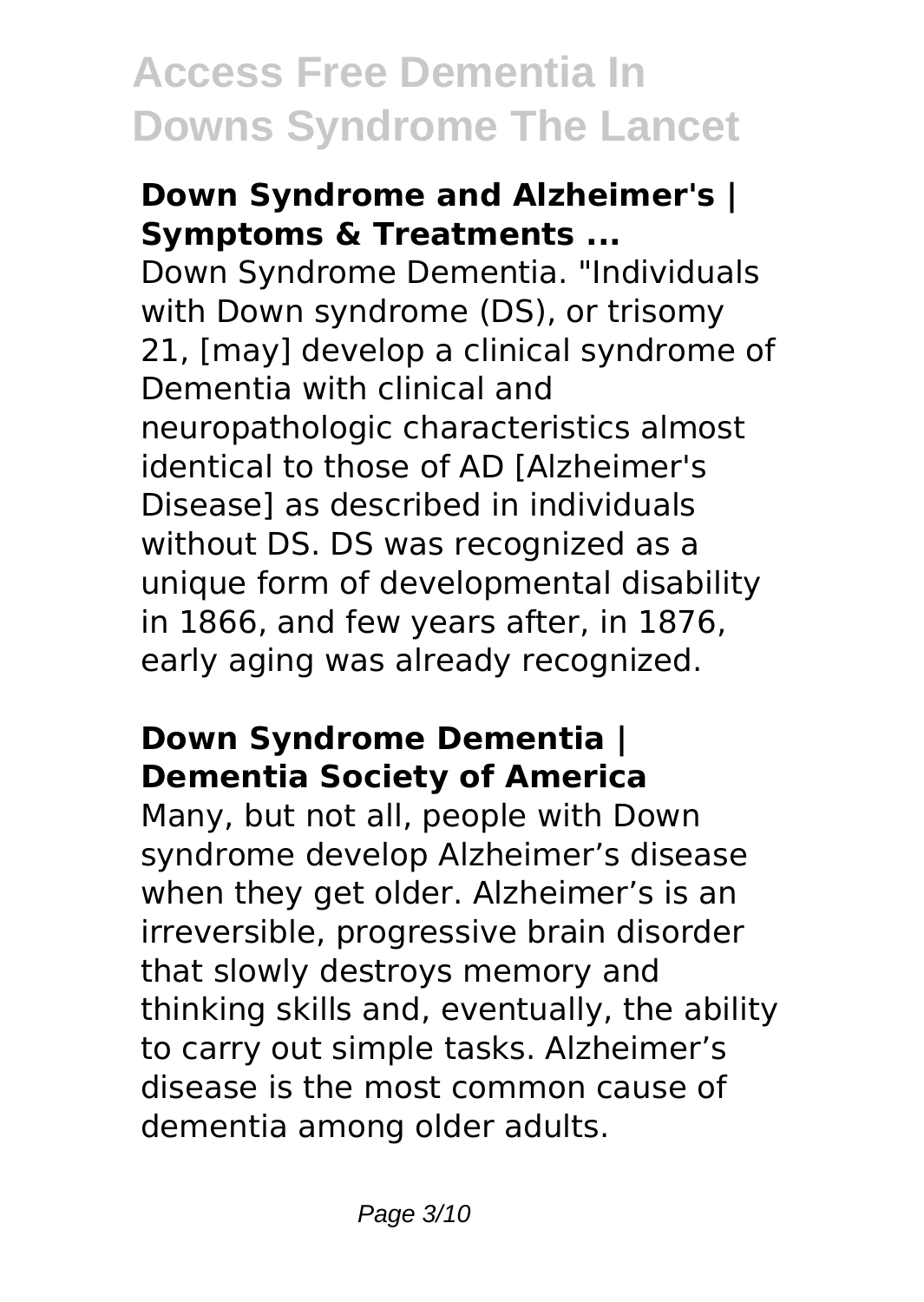#### **Alzheimer's Disease in People with Down Syndrome Fact Sheet**

Adults with Down syndrome are at increased risk of Alzheimer's disease as they grow older, but Alzheimer's disease is not inevitable. There are many other possible issues to consider when concerns about memory arise, so a thoughtful approach is very important. The Connection Between Alzheimer's Disease and Down Syndrome

#### **Alzheimer's Disease & Down Syndrome - NDSS**

People with Down syndrome, also called trisomy 21, develop a syndrome of dementia that has the same characteristics of Alzheimer's disease that occurs in individuals without Down syndrome.

### **Alzheimer's Disease and Down Syndrome: Signs & Symptoms**

People with Down's syndrome are at an increased risk of dementia. Dr Karen Watchman is a researcher, based at the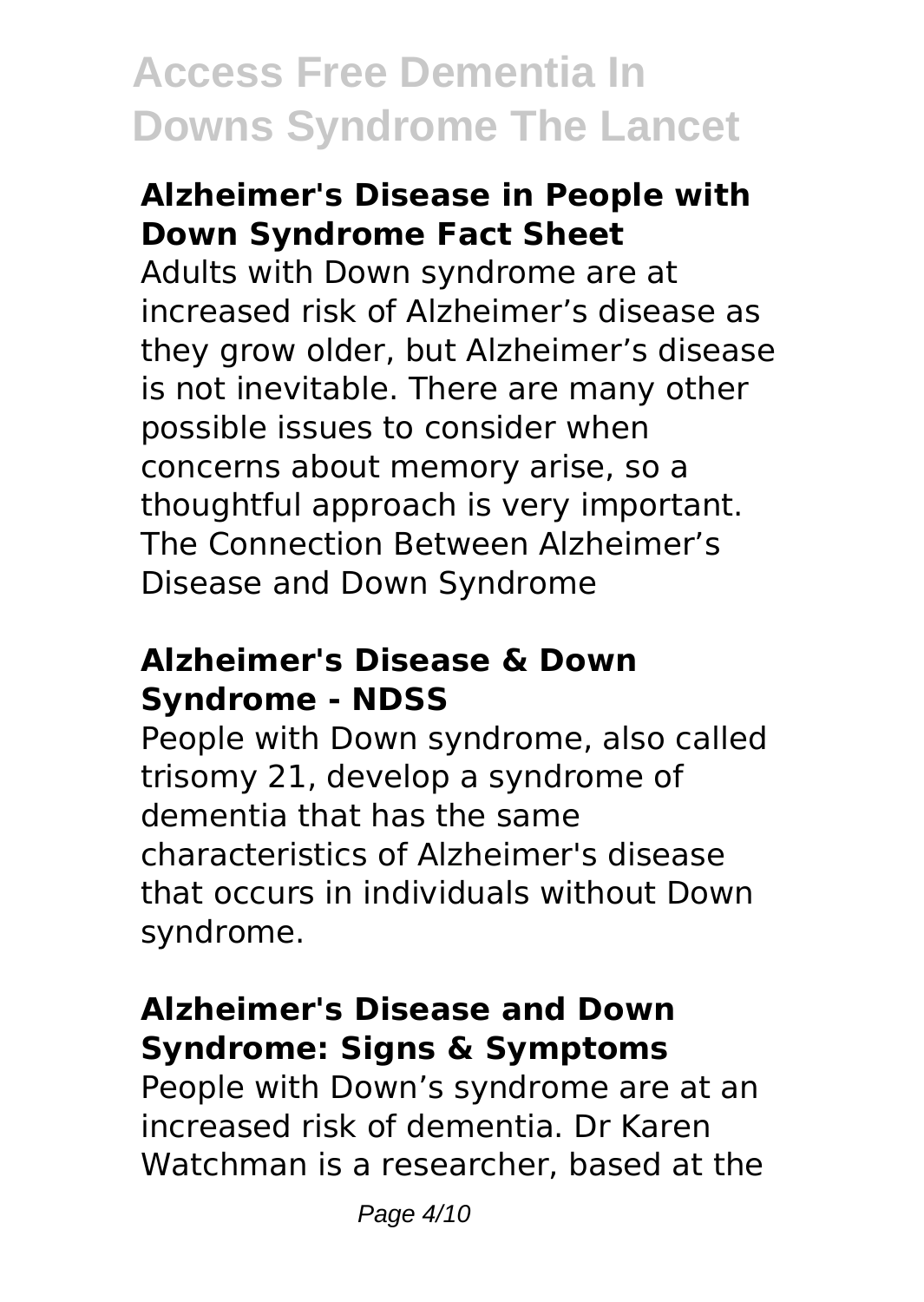University of Stirling, who specialises in understanding how to help people with learning disabilities to manage their dementia. For World Down's Syndrome Day (21 March 2017), Dr Watchman discusses myths around Down's syndrome and how research can help people with both Down's Syndrome and dementia.

### **Mythbusting guide to Down's syndrome and dementia ...**

People with Down syndrome are susceptible to a number of reversible conditions that can be mistaken for Alzheimer's disease. These include hypothyroidism and depression. The side effects of some medications can also mimic Alzheimer's disease

### **Down syndrome and Alzheimer's disease | Dementia Australia**

Alzheimer's disease in people with Down's syndrome may present atypically with changes in behaviour and/or personality that can precede the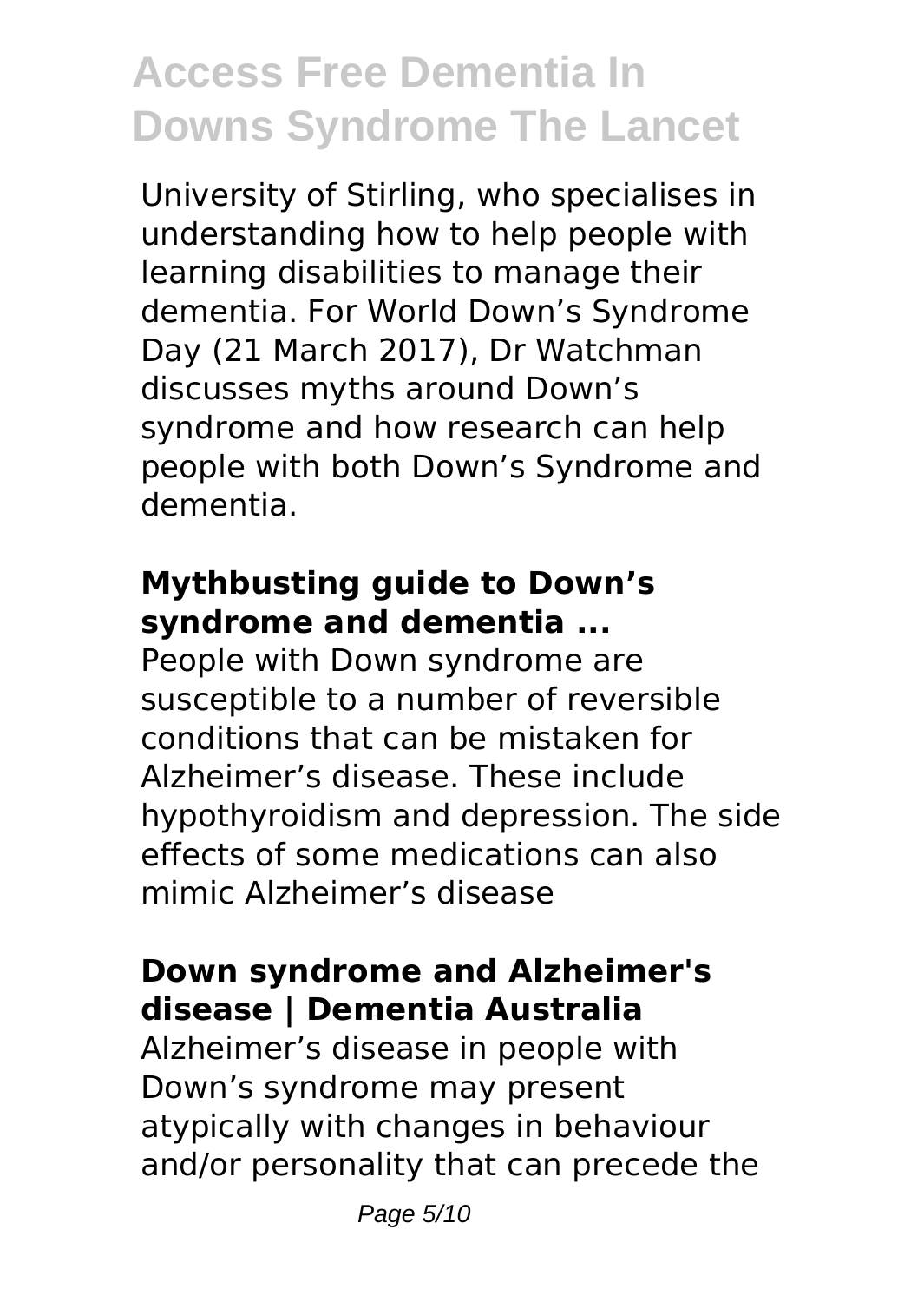full clinical picture of dementia by some years. Often, it is small changes in routine and the person's usual activities of daily life that indicate the possible onset of Alzheimer's disease.

### **Alzheimer's disease | Down's Syndrome Association**

Sundowner's syndrome often occurs in older adults with dementia, causing them to feel agitated in the early evening. The condition progresses over the course of the day and can cause personality ...

### **Sundowner's syndrome: Symptoms, causes, treatment, tips ...**

When approaching the diagnosis of dementia in Down's syndrome, it is of cardinal importance to rule out reversible causes of dementia and delirium. This is especially the case with hypothyroidism. This group of patients is particularly vulnerable to physical illness that causes cognitive decline.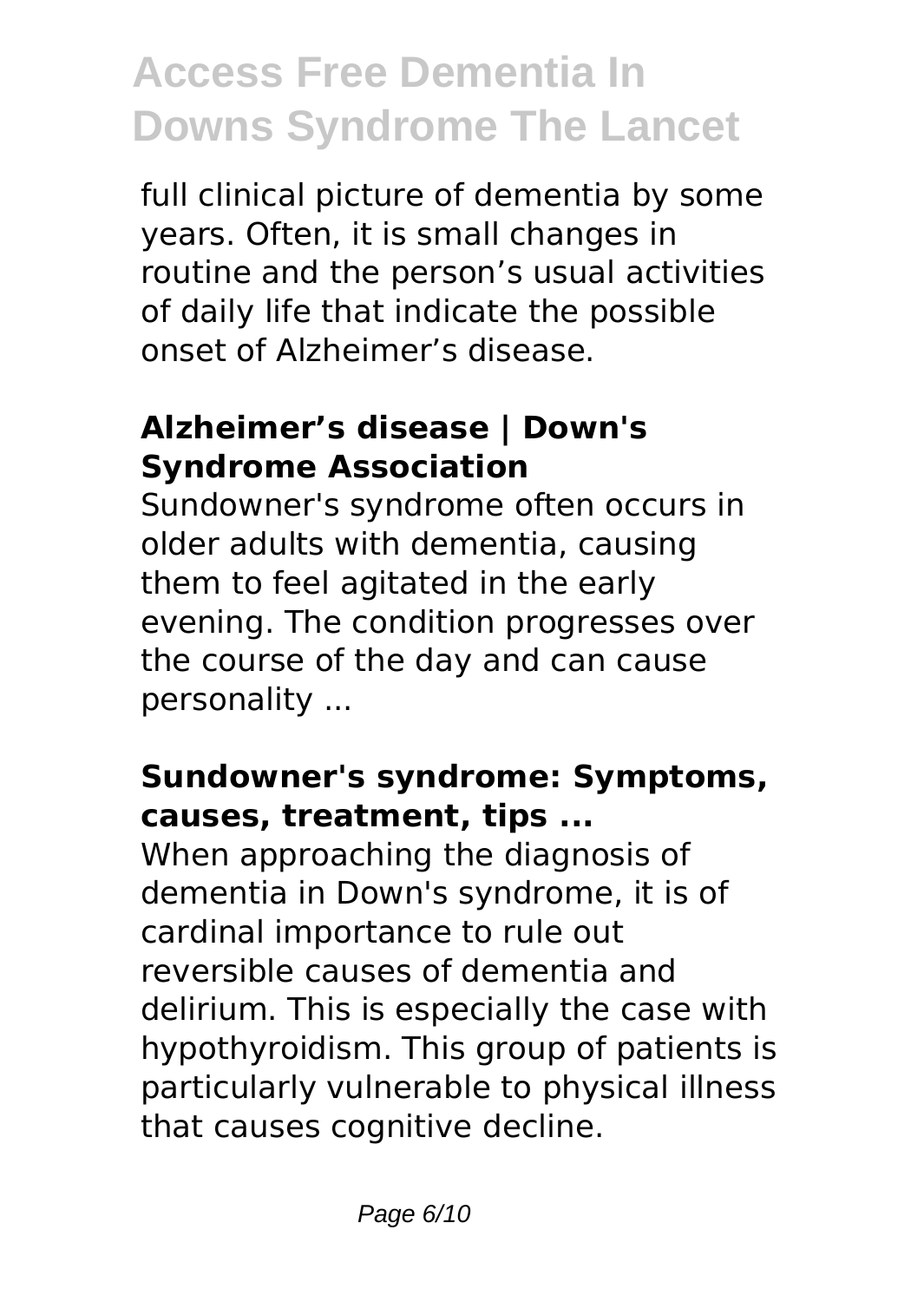### **Down's syndrome and dementia - Cambridge Core**

Down Syndrome Dementia Questionnaire Page 6 Total points for this page: \_\_\_ Number of fourth boxes checked: \_\_\_ 31. Threatens others by words or gestures (without a clear motive):  $0 =$  Never  $1 =$  Sometimes  $2 =$ Often If often, he/she often did this at baseline 32. Accuses other people of harming him/her in any way (e.g. hitting  $or \ldots$ 

#### **Down Syndrome Dementia Questionnaire - kcdsg.org**

The appearance of these brain changes in people with Down's syndrome is only of great significance if they lead to loss of ability and the appearance of the clinical changes characteristic of dementia (i.e., the development of Alzheimer's disease).

### **Ageing And Its Consequences For People With Down's Syndrome**

Dementia incidence 102 cases per 1,000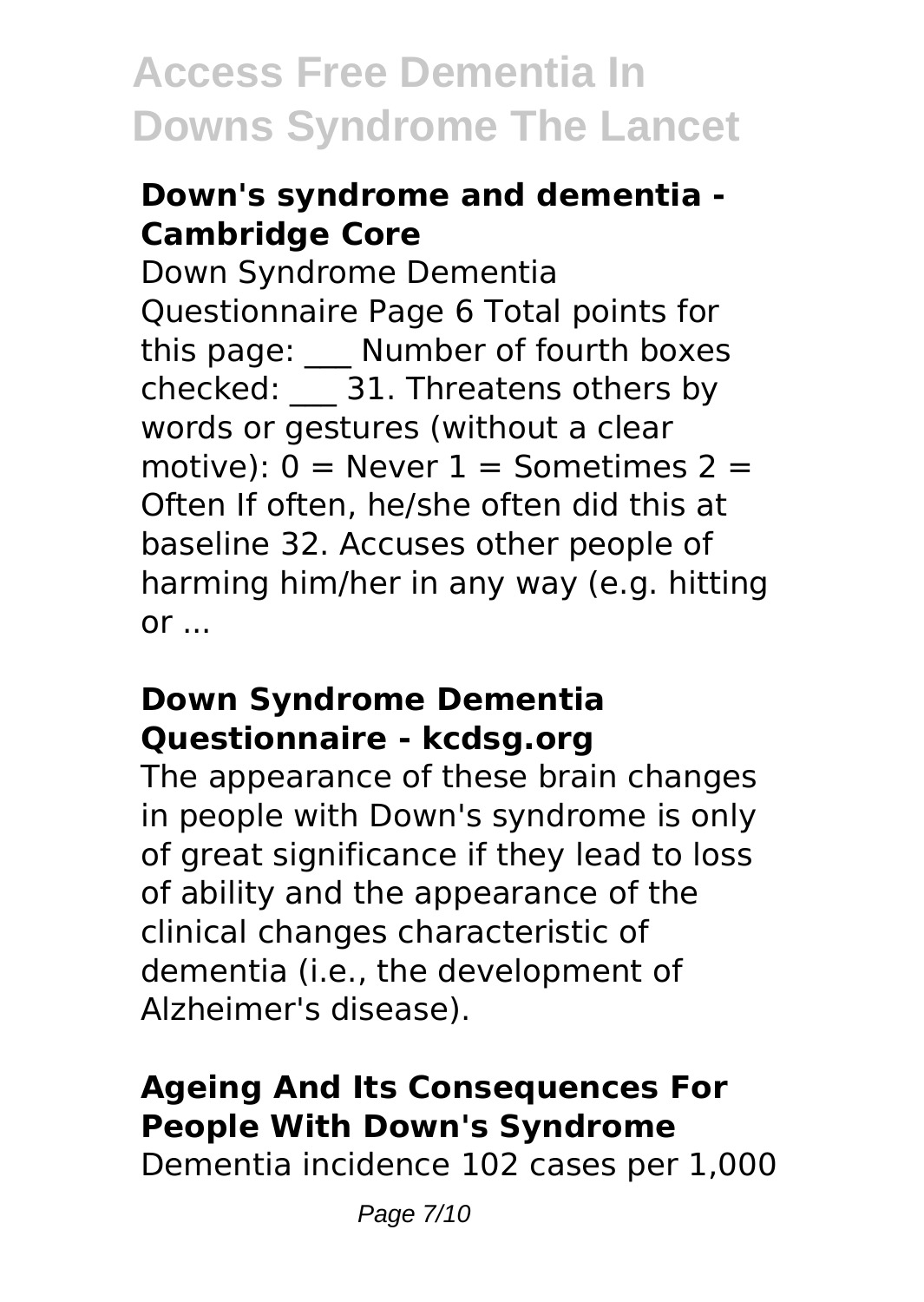person-years for individuals aged 55 years or older. MONDAY, Nov. 4, 2019 (HealthDay News) — More than half of individuals with Down syndrome aged 55 years or older have dementia claims and 32.7 percent have Alzheimer disease (AD) claims, according to a research letter published online Oct. 28 in JAMA Neurology.

### **Dementia Common in Down Syndrome Patients Aged ≥55 ...**

"People with Down syndrome are at increased risk of developing Alzheimer's disease dementia at a younger age, approximately 20 years earlier in life, as compared to the general population," noted Hithersay.

#### **For Down Syndrome Adults Death and Dementia Often Come ...**

When you are with someone who has Alzheimer's disease, you may notice big changes in how they act in the late afternoon or early evening. Doctors call it sundowning, or sundown syndrome.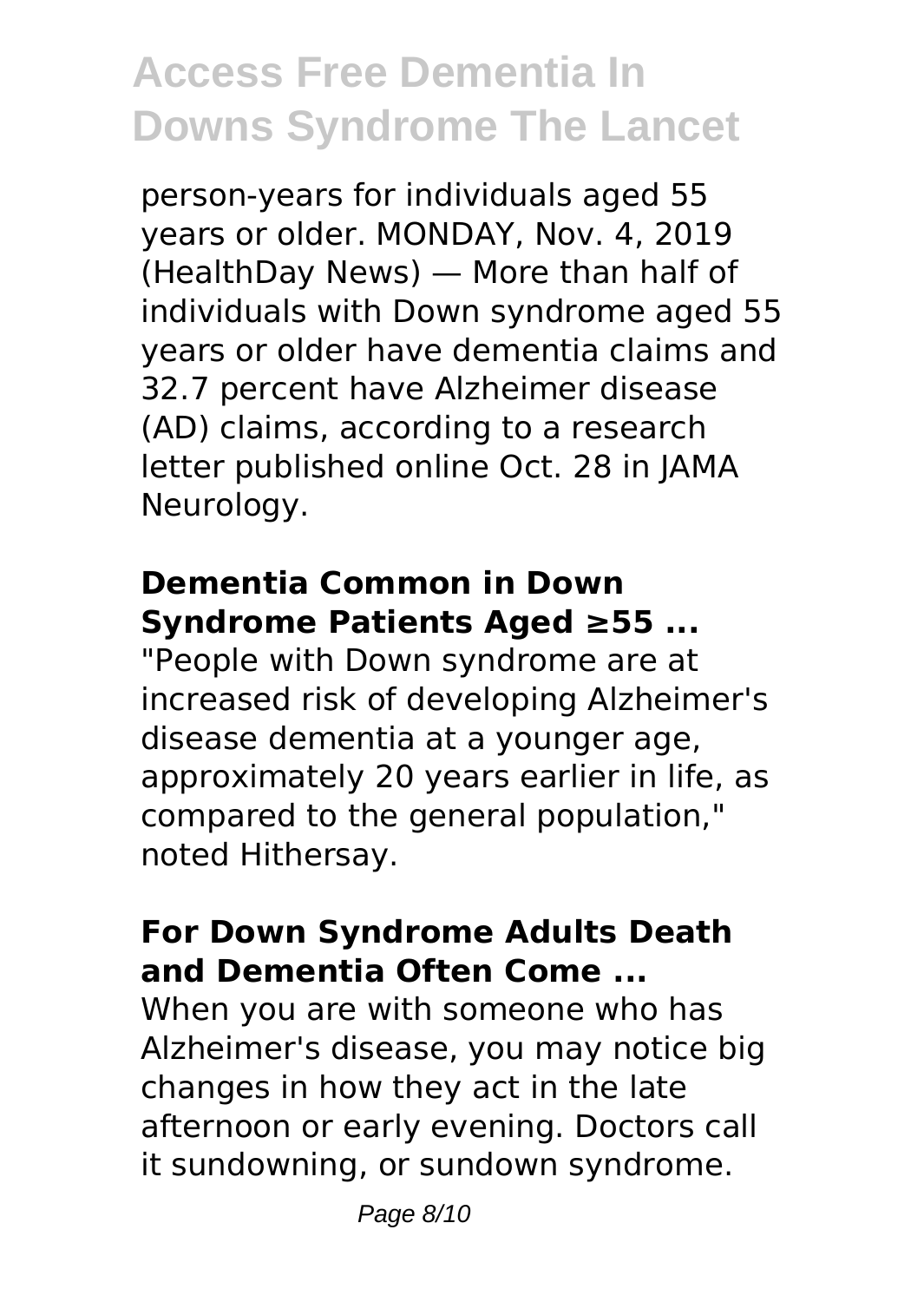Fading...

### **Signs and Symptoms of Sundowning Syndrome**

Estimates suggest that 25% or more of individuals with Down syndrome over age 35 show the signs and symptoms of Alzheimer's-type dementia. The percentage increases with age. The incidence of...

### **Down Syndrome & Alzheimer's Disease Link: Risk Factors**

This gene on chromosome 21 codes amyloid precursor protein (APP), the parent molecule from which betaamyloid is formed. Chromosome 21 is also the chromosome of which those with Down syndrome have three copies rather than two. Many individuals with Down syndrome develop Alzheimer's disease, often as young as their 30s and 40s.